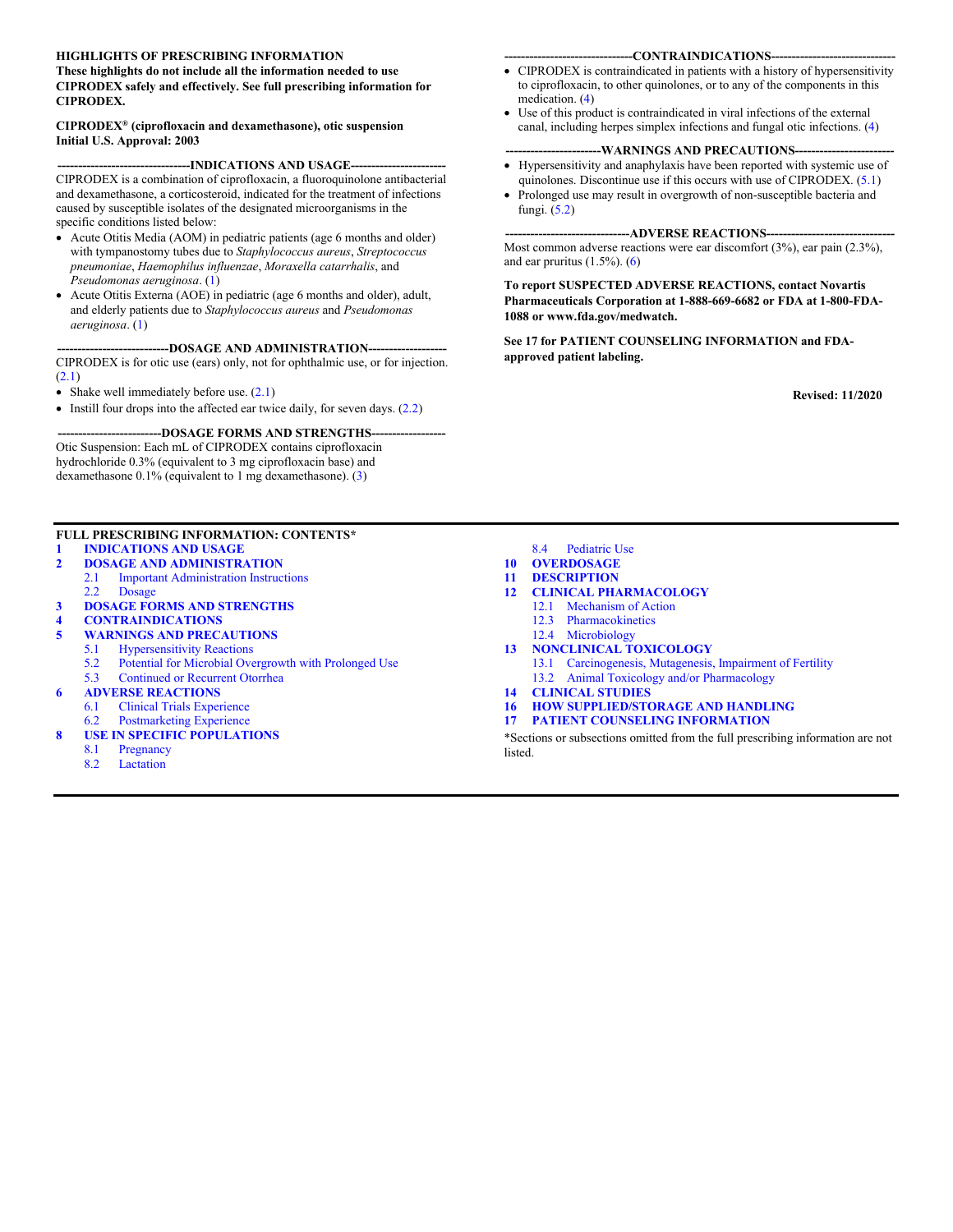# <span id="page-1-0"></span>**FULL PRESCRIBING INFORMATION**

# **1 INDICATIONS AND USAGE**

 $CIPRODEX<sup>®</sup>$  is indicated for the treatment of infections caused by susceptible isolates of the designated microorganisms in the specific conditions listed below:

- Acute Otitis Media (AOM) in pediatric patients (age 6 months and older) with tympanostomy tubes due to *Staphylococcus aureus, Streptococcus pneumoniae, Haemophilus influenzae, Moraxella catarrhalis,* and *Pseudomonas aeruginosa*.
- Acute Otitis Externa (AOE) in pediatric (age 6 months and older), adult and elderly patients due to *Staphylococcus aureus* and *Pseudomonas aeruginosa.*

# **2 DOSAGE AND ADMINISTRATION**

## **2.1 Important Administration Instructions**

- CIPRODEX is for otic use (ears) only, and not for ophthalmic use, or for injection.
- Shake well immediately before use.

# **2.2 Dosage**

# For the Treatment of Acute Otitis Media in Pediatric Patients (age 6 months and older) With Tympanostomy Tubes

The recommended dosage regimen through tympanostomy tubes is as follows:

- Four drops [equivalent to 0.14 mL of CIPRODEX, (consisting of 0.42 mg of ciprofloxacin and 0.14 mg of dexamethasone)] instilled into the affected ear twice daily for seven days.
- The suspension should be warmed by holding the bottle in the hand for one or two minutes to avoid dizziness, which may result from the instillation of a cold suspension.
- The patient should lie with the affected ear upward, and then the drops should be instilled.
- The tragus should then be pumped 5 times by pushing inward to facilitate penetration of the drops into the middle ear.
- This position should be maintained for 60 seconds. Repeat, if necessary, for the opposite ear.
- Discard unused portion after therapy is completed.

# For the Treatment of Acute Otitis Externa (age 6 months and older)

The recommended dosage regimen is as follows:

- Four drops [equivalent to 0.14 mL of CIPRODEX, (consisting of 0.42 mg ciprofloxacin and 0.14 mg dexamethasone)] instilled into the affected ear twice daily for seven days.
- The suspension should be warmed by holding the bottle in the hand for one or two minutes to avoid dizziness, which may result from the instillation of a cold suspension.
- The patient should lie with the affected ear upward, and then the drops should be instilled.
- This position should be maintained for 60 seconds to facilitate penetration of the drops into the ear canal. Repeat, if necessary, for the opposite ear.
- Discard unused portion after therapy is completed.

# **3 DOSAGE FORMS AND STRENGTHS**

Otic Suspension: Each mL of CIPRODEX contains ciprofloxacin hydrochloride 0.3% (equivalent to 3 mg ciprofloxacin base) and dexamethasone 0.1% equivalent to 1 mg dexamethasone.

# **4 CONTRAINDICATIONS**

 CIPRODEX is contraindicated in patients with a history of hypersensitivity to ciprofloxacin, to other quinolones, or to any of the components in this medication.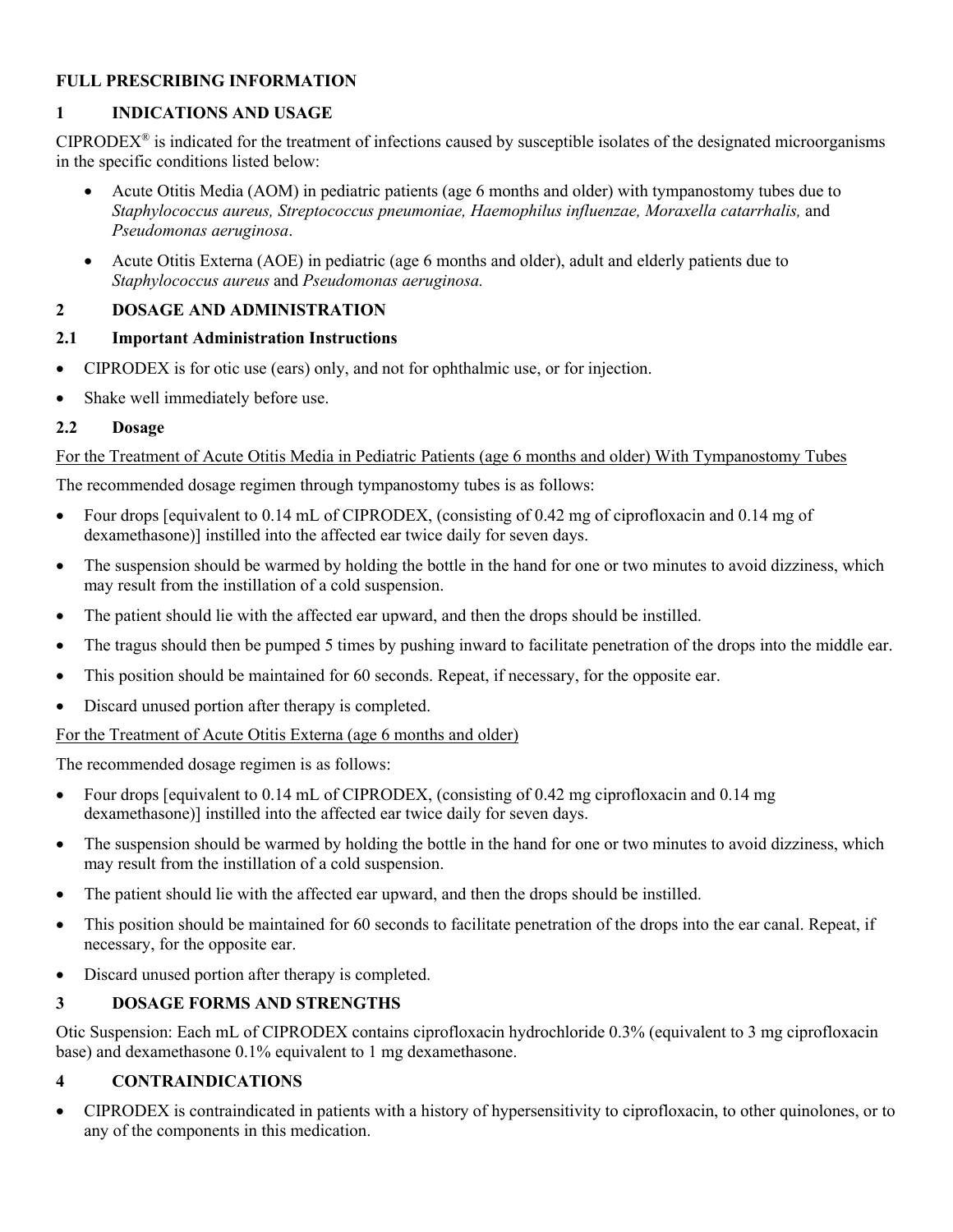<span id="page-2-0"></span> Use of this product is contraindicated in viral infections of the external canal, including herpes simplex infections and fungal otic infections.

# **5 WARNINGS AND PRECAUTIONS**

# **5.1 Hypersensitivity Reactions**

CIPRODEX should be discontinued at the first appearance of a skin rash or any other sign of hypersensitivity. Serious and occasionally fatal hypersensitivity (anaphylactic) reactions, some following the first dose, have been reported in patients receiving systemic quinolones. Some reactions were accompanied by cardiovascular collapse, loss of consciousness, angioedema (including laryngeal, pharyngeal, or facial edema), airway obstruction, dyspnea, urticaria, and itching.

# **5.2 Potential for Microbial Overgrowth with Prolonged Use**

Prolonged use of CIPRODEX may result in overgrowth of non-susceptible bacteria and fungi. If the infection is not improved after one week of treatment, cultures should be obtained to guide further treatment. If such infections occur, discontinue use and institute alternative therapy.

# **5.3 Continued or Recurrent Otorrhea**

If otorrhea persists after a full course of therapy, or if two or more episodes of otorrhea occur within six months, further evaluation is recommended to exclude an underlying condition, such as cholesteatoma, foreign body, or a tumor.

# **6 ADVERSE REACTIONS**

The following serious adverse reactions are described elsewhere in the labeling:

- Hypersensitivity Reactions *[see Warnings and Precautions (5.1)]*
- Potential for Microbial Overgrowth with Prolonged Use *[see Warnings and Precautions (5.2)]*

# **6.1 Clinical Trials Experience**

Because clinical trials are conducted under widely varying conditions, adverse reaction rates observed in the clinical trials of a drug cannot be directly compared to the rates in the clinical trials of another drug and may not reflect the rates observed in practice.

In Phases II and III clinical trials, a total of 937 patients were treated with CIPRODEX. This included 400 patients with acute otitis media with tympanostomy tubes (AOMT) and 537 patients with AOE. The reported adverse reactions are listed below:

# Acute Otitis Media in Pediatric Patients with Tympanostomy Tubes

The following adverse reactions occurred in 0.5% or more of the patients with non-intact tympanic membranes.

| <b>Adverse Reactions</b>  | Incidence $(N = 400)$ |
|---------------------------|-----------------------|
| Ear discomfort            | $3.0\%$               |
| Ear pain                  | $2.3\%$               |
| Ear precipitate (residue) | $0.5\%$               |
| Irritability              | $0.5\%$               |
| <b>Taste Perversion</b>   | $0.5\%$               |

The following adverse reactions were each reported in a single patient: tympanostomy tube blockage; ear pruritus; tinnitus; oral moniliasis; crying; dizziness; and erythema.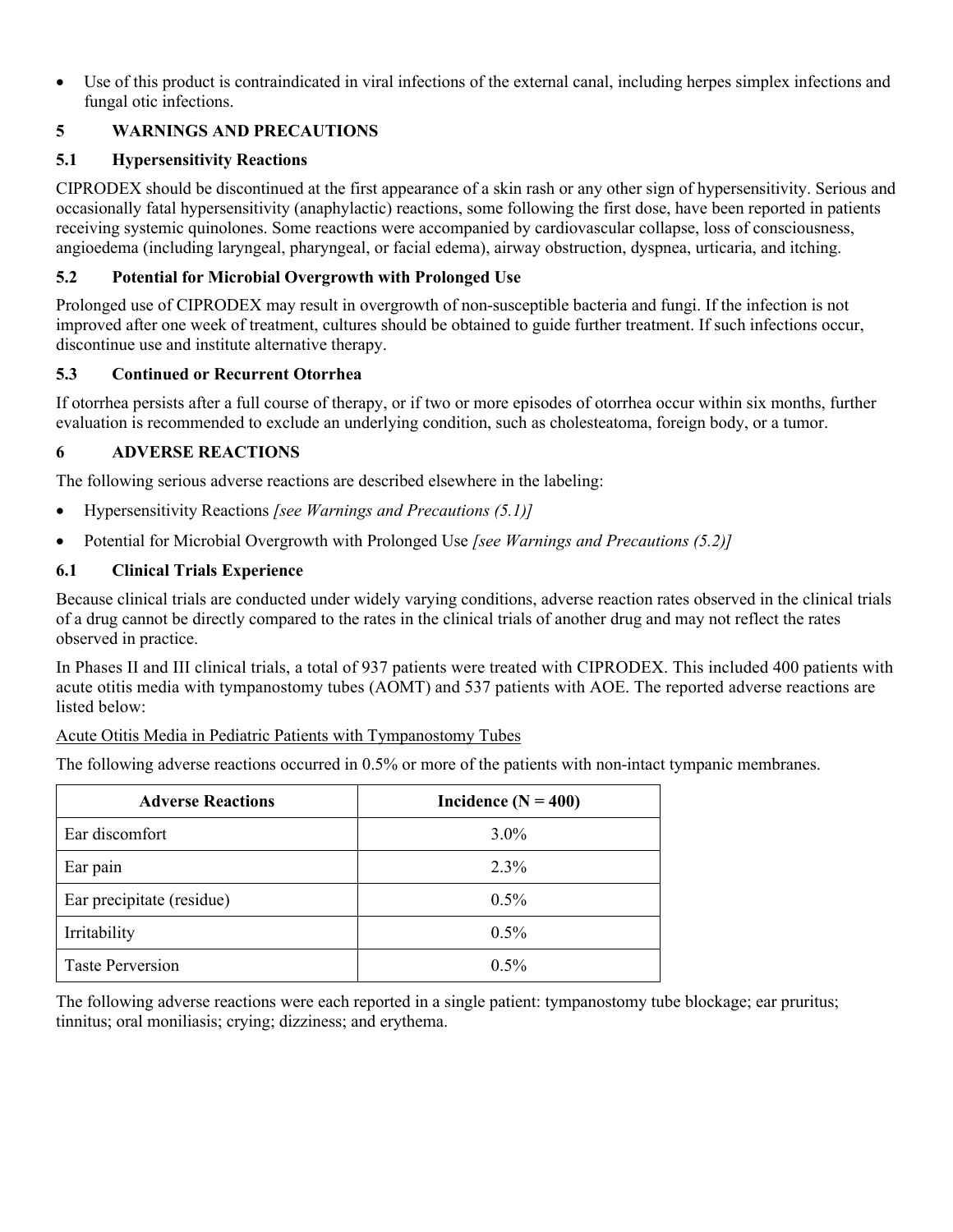### <span id="page-3-0"></span>Acute Otitis Externa

The following adverse reactions occurred in 0.4% or more of the patients with intact tympanic membranes.

| <b>Adverse Reactions</b>   | Incidence $(N = 537)$ |
|----------------------------|-----------------------|
| Ear pruritus               | 1.5%                  |
| Ear debris                 | 0.6%                  |
| Superimposed ear infection | 0.6%                  |
| Ear congestion             | $0.4\%$               |
| Ear pain                   | 0.4%                  |
| Erythema                   | $0.4\%$               |

The following adverse reactions were each reported in a single patient: ear discomfort; decreased hearing; and ear disorder (tingling).

### **6.2 Postmarketing Experience**

The following adverse reactions have been identified during post approval use of CIPRODEX. Because these reactions are reported voluntarily from a population of unknown size, it is not always possible to reliably estimate their frequency or establish a causal relationship to drug exposure. These reactions include auricular swelling, headache, hypersensitivity, otorrhea, skin exfoliation, rash erythematous, and vomiting.

## **8 USE IN SPECIFIC POPULATIONS**

## **8.1 Pregnancy**

### Risk Summary

There are no available data on CIPRODEX use in pregnant women to evaluate for a drug-associated risk of major birth defects, miscarriage or adverse maternal, or fetal outcomes. Because of the minimal systemic absorption of ciprofloxacin and dexamethasone following topical otic administration of CIPRODEX, this product is expected to be of minimal risk for maternal and fetal toxicity when administered to pregnant women *[see Clinical Pharmacology (12.3)]*.

Animal reproduction studies have not been conducted with CIPRODEX. Oral administration of ciprofloxacin during organogenesis at doses up to 100 mg/kg to pregnant mice and rats, and up to 30 mg/kg to pregnant rabbits did not cause fetal malformations *(see Data)*. These doses were at least 200 times the recommended otic human dose (ROHD in mice, rats, and rabbits, respectively, based on body surface area (BSA). With dexamethasone, malformations have been observed in animal studies after ocular and systemic administration.

The estimated background risk of major birth defects and miscarriage for the indicated population is unknown. All pregnancies have a background risk of birth defect, loss, or other adverse outcomes. In the U.S. general population, the estimated background risk of major birth defects and miscarriage in clinically recognized pregnancies is 2% to 4% and of miscarriage is 15% to 20%, respectively.

Data

*Animal Data*

## *Ciprofloxacin*

Developmental toxicology studies have been performed with ciprofloxacin in rats, mice, and rabbits. The doses used in these studies are, at a minimum, approximately 200 times greater than the recommended otic human dose based on body surface area. In rats and mice, oral doses up to 100 mg/kg administered during organogenesis (Gestation Days [GD], 6-17) were not associated with adverse developmental outcomes, including embryofetal toxicity or malformations. A 30 mg/kg oral dose was associated with suppression of maternal and fetal body weight gain, but fetal malformations were not observed. Intravenous administration of doses up to 20 mg/kg to pregnant rabbits was not maternally toxic and neither embryo-fetal toxicity nor fetal malformations were observed. To mitigate maternal toxicity in these studies, groups of rabbits received ciprofloxacin for a different 5 day dosing period covering organogenesis (GD 6-18).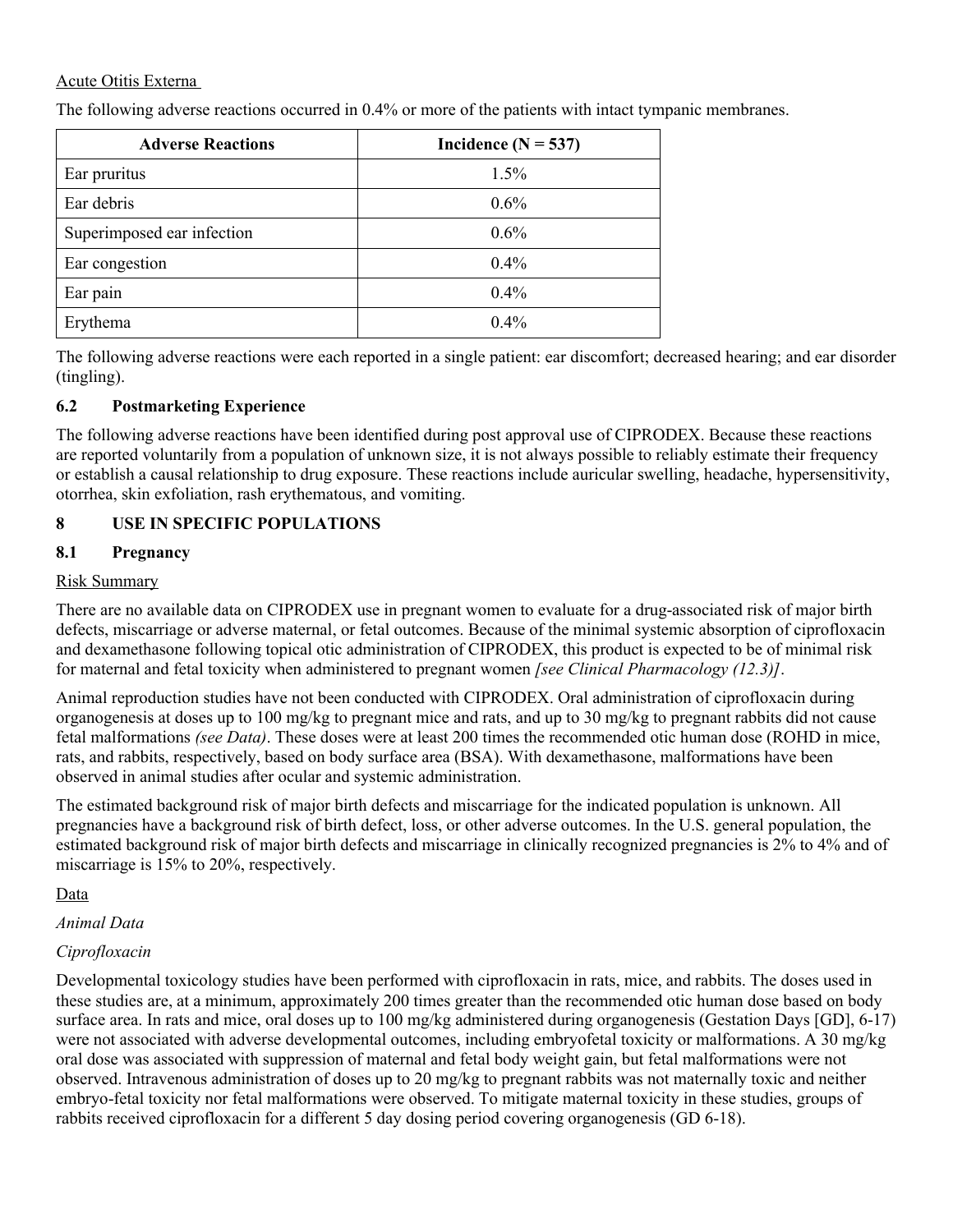# <span id="page-4-0"></span>*Dexamethasone*

Dexamethasone has been shown to be teratogenic in mice and rabbits following topical ophthalmic application. In a rat oral developmental toxicity study, no adverse effects were observed at 0.01 mg/kg/day (0.1 times the ROHD based on BSA), although embryotoxicity was observed at higher doses.

## **8.2 Lactation**

# Risk Summary

It is not known whether ciprofloxacin and dexamethasone are present in human milk following topical otic administration.

Published literature reports the presence of ciprofloxacin in human milk after oral administration to lactating women. However, because of the minimal systemic absorption of ciprofloxacin following topical otic administration of CIPRODEX, breastfeeding is not expected to result in the exposure of the infant to ciprofloxacin *[see Clinical Pharmacology (12.3)]*.

Systemically administered corticosteroids appear in human milk. Dexamethasone in breast milk could suppress growth, interfere with endogenous corticosteroid production, or cause other untoward effects. However, it is not known whether topical otic administration of CIPRODEX could result in systemic absorption that is sufficient to produce detectable quantities of dexamethasone in human milk.

There are no data on the effects of ciprofloxacin or dexamethasone on milk production.

The developmental and health benefits of breastfeeding should be considered along with the mother's clinical need for CIPRODEX and any potential adverse effects on the breast-fed child from CIPRODEX.

# **8.4 Pediatric Use**

The safety and efficacy of CIPRODEX have been established in pediatric patients 6 months and older (937 patients) in adequate and well-controlled clinical trials.

No clinically relevant changes in hearing function were observed in 69 pediatric patients (age 4 to 12 years) treated with CIPRODEX and tested for audiometric parameters.

# **10 OVERDOSAGE**

Due to the characteristics of this preparation, no toxic effects are to be expected with an otic overdose of this product.

# **11 DESCRIPTION**

CIPRODEX (ciprofloxacin 0.3% and dexamethasone 0.1%) Sterile Otic Suspension contains the quinolone antimicrobial, ciprofloxacin hydrochloride, combined with the corticosteroid, dexamethasone, in a sterile, preserved suspension for otic use. Each mL of CIPRODEX contains ciprofloxacin hydrochloride (equivalent to 3 mg ciprofloxacin base), 1 mg dexamethasone, and 0.1 mg benzalkonium chloride as a preservative. The inactive ingredients are acetic acid, boric acid, edetate disodium, hydroxyethyl cellulose, purified water, sodium acetate, sodium chloride, and tyloxapol. Sodium hydroxide or hydrochloric acid may be added for adjustment of pH.

Ciprofloxacin, a quinolone antimicrobial is available as the monohydrochloride monohydrate salt of 1-cyclopropyl-6 fluoro-1,4-dihydro-4-oxo-7-(1-piperazinyl)-3-quinoline carboxylic acid. The empirical formula is  $C_{17}H_{18}FN_3O_3$ ·HCl·H<sub>2</sub>O. The molecular weight is 385.82 g/mol and the structural formula is: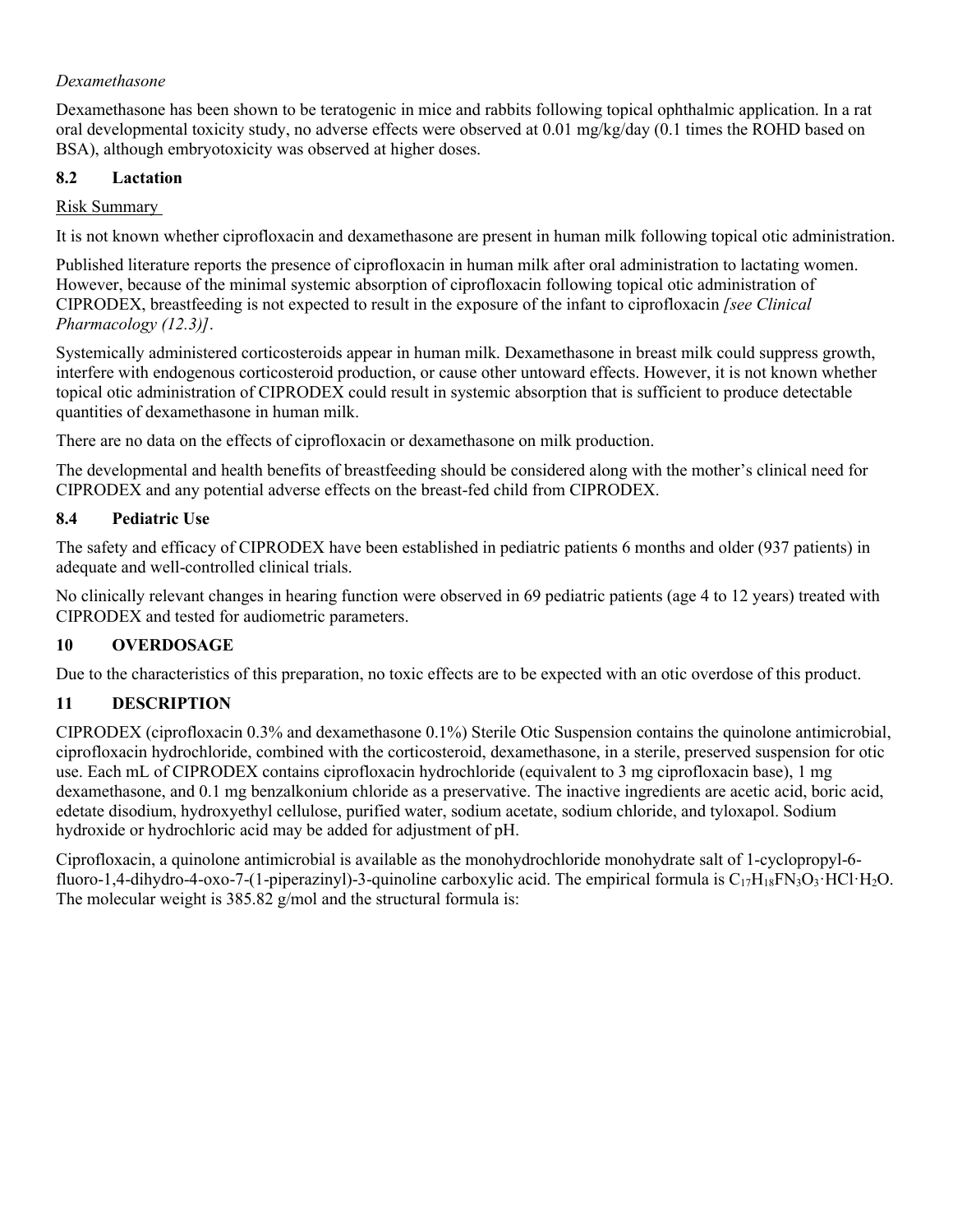**Figure 1: Structure of Ciprofloxacin**



<span id="page-5-0"></span>Dexamethasone, 9-fluoro-11(beta),17,21-trihydroxy-16(alpha)-methylpregna-1,4-diene-3,20-dione, is a corticosteroid. The empirical formula is  $C_{22}H_{29}FO_5$ . The molecular weight is 392.46 g/mol and the structural formula is:

**Figure 2: Structure of Dexamethasone**



#### **12 CLINICAL PHARMACOLOGY**

#### **12.1 Mechanism of Action**

Ciprofloxacin is a fluoroquinolone antibacterial *[see Microbiology (12.4)].*

Dexamethasone, a corticosteroid, has been shown to suppress inflammation by inhibiting multiple inflammatory cytokines resulting in decreased edema, fibrin deposition, capillary leakage, and migration of inflammatory cells.

#### **12.3 Pharmacokinetics**

Following a single bilateral 4-drop (total dose = 0.28 mL, 0.84 mg ciprofloxacin, 0.28 mg dexamethasone) topical otic dose of CIPRODEX to pediatric patients after tympanostomy tube insertion, measurable plasma concentrations of ciprofloxacin and dexamethasone were observed at 6 hours following administration in 2 of 9 patients and 5 of 9 patients, respectively.

Mean  $\pm$  SD peak plasma concentrations of ciprofloxacin were 1.39  $\pm$  0.880 ng/mL (n = 9). Peak plasma concentrations ranged from 0.543 ng/mL to 3.45 ng/mL and were on average approximately 0.1% of peak plasma concentrations achieved with an oral dose of 250-mg. Peak plasma concentrations of ciprofloxacin were observed within 15 minutes to 2 hours post dose application.

Mean  $\pm$  SD peak plasma concentrations of dexamethasone were 1.14  $\pm$  1.54 ng/mL (n = 9). Peak plasma concentrations ranged from 0.135 ng/mL to 5.10 ng/mL and were on average approximately 14% of peak concentrations reported in the literature following an oral 0.5-mg tablet dose. Peak plasma concentrations of dexamethasone were observed within 15 minutes to 2 hours post dose application.

Dexamethasone has been added to aid in the resolution of the inflammatory response accompanying bacterial infection (such as otorrhea in pediatric patients with AOMT).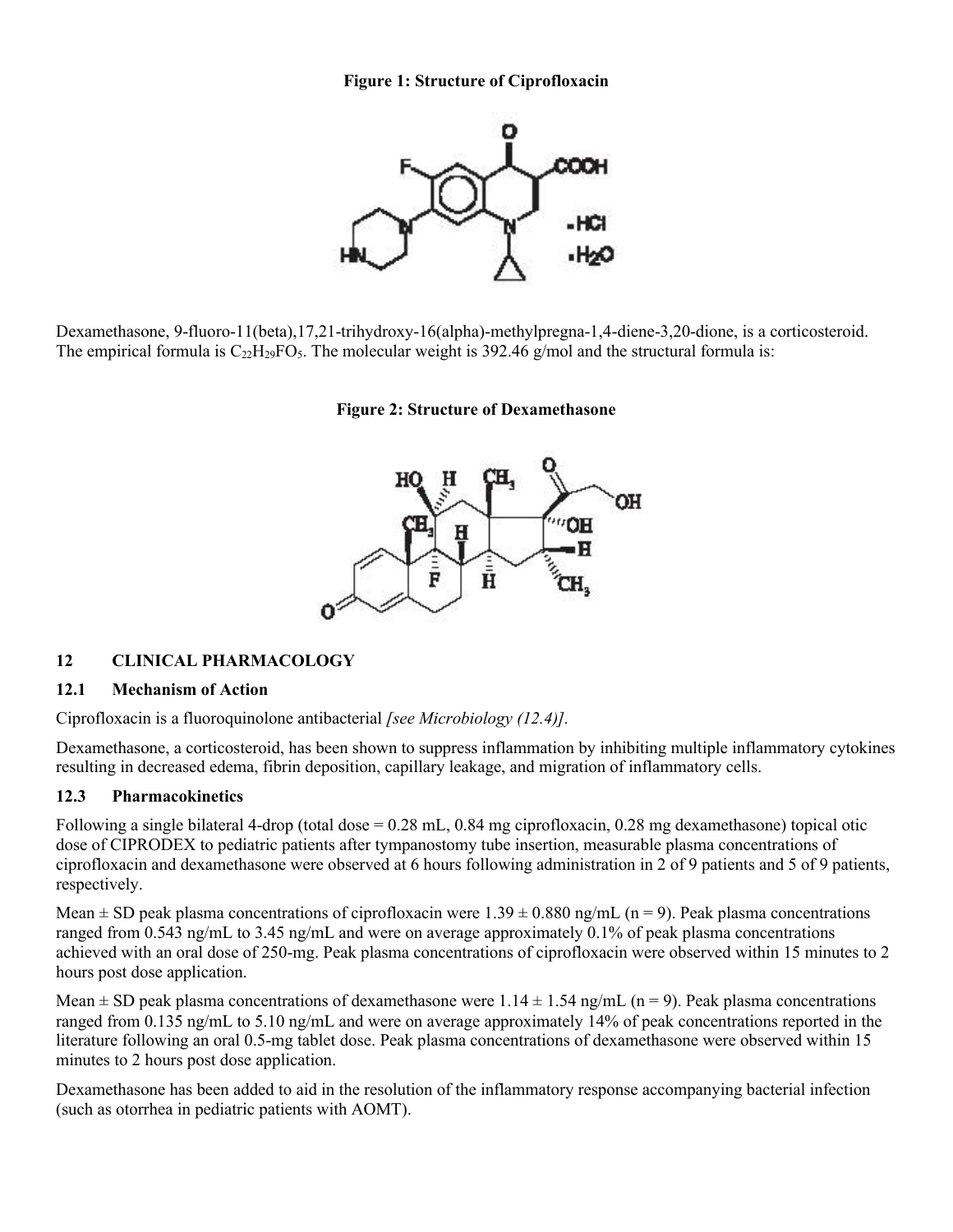# <span id="page-6-0"></span>**12.4 Microbiology**

## Mechanism of Action

The bactericidal action of ciprofloxacin results from interference with the enzyme, DNA gyrase, which is needed for the synthesis of bacterial DNA.

## Resistance

Cross-resistance has been observed between ciprofloxacin and other fluoroquinolones. There is generally no crossresistance between ciprofloxacin and other classes of anti-bacterial agents, such as beta-lactams or aminoglycosides.

### Antimicrobial Activity

Ciprofloxacin has been shown to be active against most isolates of the following microorganisms, both *in vitro* and clinically in otic infections *[see Indications and Usage (1)].*

### *Aerobic Bacteria*

*Gram-positive Bacteria*

- *Staphylococcus aureus*
- *Streptococcus pneumoniae*

### *Gram-negative Bacteria*

- *Haemophilus influenzae*
- *Moraxella catarrhalis*
- *Pseudomonas aeruginosa*

# **13 NONCLINICAL TOXICOLOGY**

## **13.1 Carcinogenesis, Mutagenesis, Impairment of Fertility**

#### **Carcinogenesis**

Long-term carcinogenicity studies in mice and rats have been completed for ciprofloxacin. After daily oral doses of 750 mg/kg (mice) and 250 mg/kg (rats) were administered for up to 2 years, there was no evidence that ciprofloxacin had any carcinogenic or tumorigenic effects in these species. No long-term studies of CIPRODEX have been performed to evaluate carcinogenic potential.

Long-term studies have not been performed to evaluate the carcinogenic potential of topical otic dexamethasone.

## Mutagenesis

Eight *in vitro* mutagenicity tests have been conducted with ciprofloxacin, and the test results are listed below:

- *Salmonella*/Microsome Test (Negative)
- *E. coli* DNA Repair Assay (Negative)
- Mouse Lymphoma Cell Forward Mutation Assay (Positive)
- Chinese Hamster V79 Cell HGPRT Test (Negative)
- Syrian Hamster Embryo Cell Transformation Assay (Negative)
- *Saccharomyces cerevisiae* Point Mutation Assay (Negative)
- *Saccharomyces cerevisiae* Mitotic Crossover and Gene Conversion Assay (Negative)
- Rat Hepatocyte DNA Repair Assay (Positive)

Thus, 2 of the 8 tests were positive, but results of the following 3 *in vivo* test systems gave negative results:

- Rat Hepatocyte DNA Repair Assay
- Micronucleus Test (Mice)
- Dominant Lethal Test (Mice)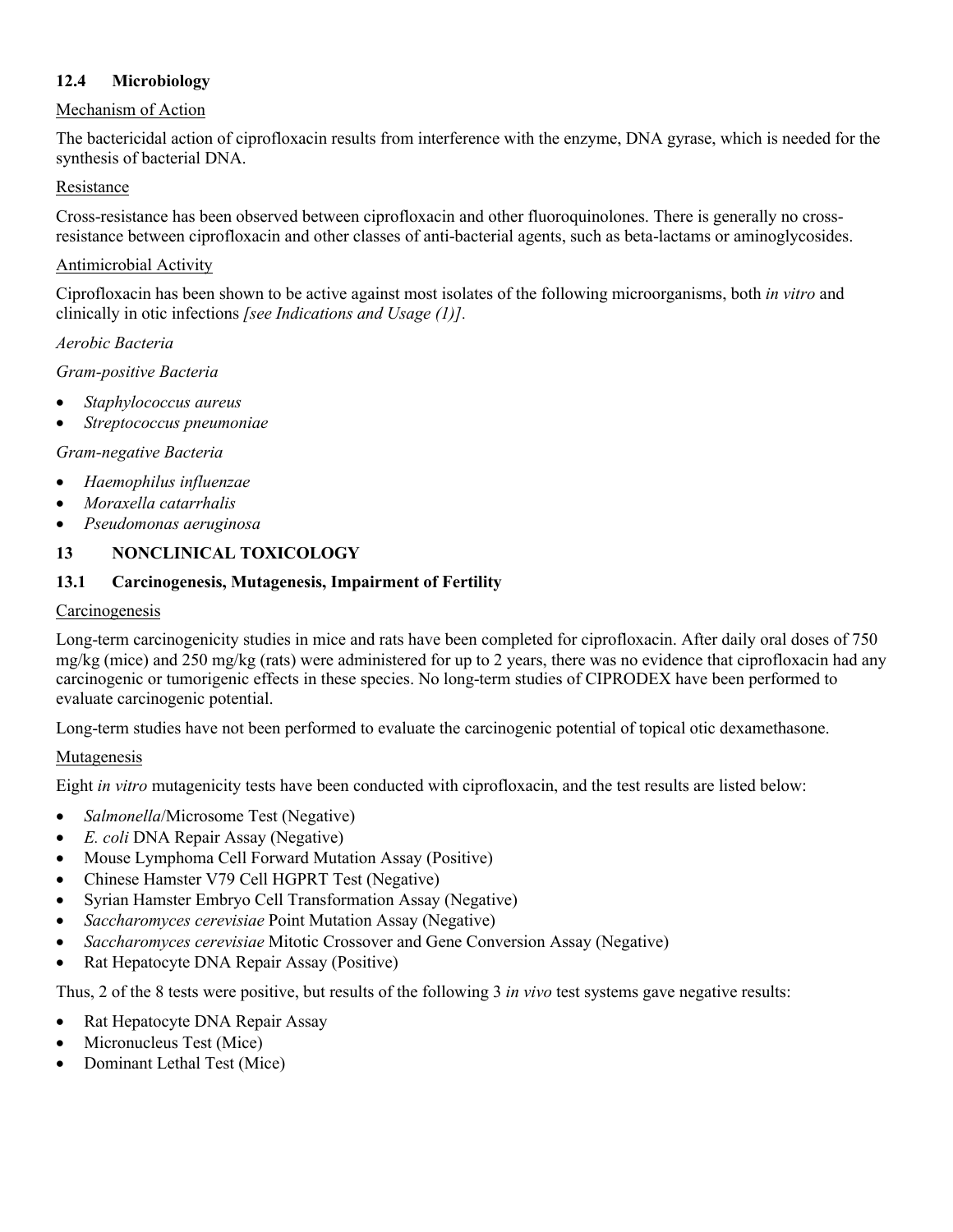<span id="page-7-0"></span>Dexamethasone has been tested for *in vitro* and *in vivo* genotoxic potential and shown to be positive in the following assays: chromosomal aberrations, sister-chromatid exchange in human lymphocytes, and micronuclei and sister-chromatid exchanges in mouse bone marrow. However, the Ames/Salmonella assay, both with and without S9 mix, did not show any increase in His+ revertants.

# Impairment of Fertility

Fertility studies performed in male and female rats at oral doses of ciprofloxacin up to 100 mg/kg (approximately 482 times the ROHD of ciprofloxacin based on BSA) revealed no evidence of impairment. Male rats received oral ciprofloxacin for 10 weeks prior to mating and females were dosed for 3 weeks prior to mating through GD 7.

The effect of dexamethasone on fertility has not been investigated following topical otic application. However, the lowest toxic dose of dexamethasone identified following topical dermal application was 1.802 mg/kg in a 26-week study in male rats and resulted in changes to the testes, epididymis, sperm duct, prostate, seminal vesicle, Cowper's gland, and accessory glands. The relevance of this study for short-term topical otic use is unknown.

# **13.2 Animal Toxicology and/or Pharmacology**

Guinea pigs dosed in the middle ear with CIPRODEX for one month exhibited no drug-related structural or functional changes of the cochlear hair cells and no lesions in the ossicles.

# **14 CLINICAL STUDIES**

In a randomized, multicenter, controlled clinical trial, CIPRODEX dosed 2 times per day for 7 days demonstrated clinical cures in the per protocol analysis in 86% of AOMT patients compared to 79% for ofloxacin solution, 0.3%, dosed 2 times per day for 10 days. Among culture positive patients, clinical cures were 90% for CIPRODEX compared to 79% for ofloxacin solution, 0.3%. Microbiological eradication rates for these patients in the same clinical trial were 91% for CIPRODEX compared to 82% for ofloxacin solution, 0.3%.

In 2 randomized multicenter, controlled clinical trials, CIPRODEX dosed 2 times per day for 7 days demonstrated clinical cures in 87% and 94% of per protocol evaluable AOE patients, respectively, compared to 84% and 89%, respectively, for otic suspension containing neomycin 0.35%, polymyxin B 10,000 units/mL, and hydrocortisone 1.0% (neo/poly/HC). Among culture-positive patients, clinical cures were 86% and 92% for CIPRODEX compared to 84% and 89%, respectively, for neo/poly/HC. Microbiological eradication rates for these patients in the same clinical trials were 86% and 92% for CIPRODEX compared to 85% and 85%, respectively, for neo/poly/HC.

# **16 HOW SUPPLIED/STORAGE AND HANDLING**

## How Supplied

CIPRODEX (ciprofloxacin 0.3% and dexamethasone 0.1%) Sterile Otic Suspension is a white-to off-white suspension supplied as follows: 7.5 mL fill in a system consisting of a natural polyethylene bottle and natural plug, with a white polypropylene closure. Tamper evidence is provided with a shrink band around the closure and neck area of the package.

7.5 mL fill NDC 0078-0799-75

Storage

Store at 20°C to 25°C (68°F to 77°F); excursions permitted between 15°C and 30°C (59°F and 86°F) *[see USP Controlled Room Temperature]*.

Avoid freezing. Protect from light.

# **17 PATIENT COUNSELING INFORMATION**

Advise the patient to read the FDA-approved patient labeling (Patient Information and Instructions for Use).

## For Otic Use Only

Advise patients that CIPRODEX is for **otic use (ears) only. This product must not be used in the eye** *[see Dosage and Administration (2.2)]*.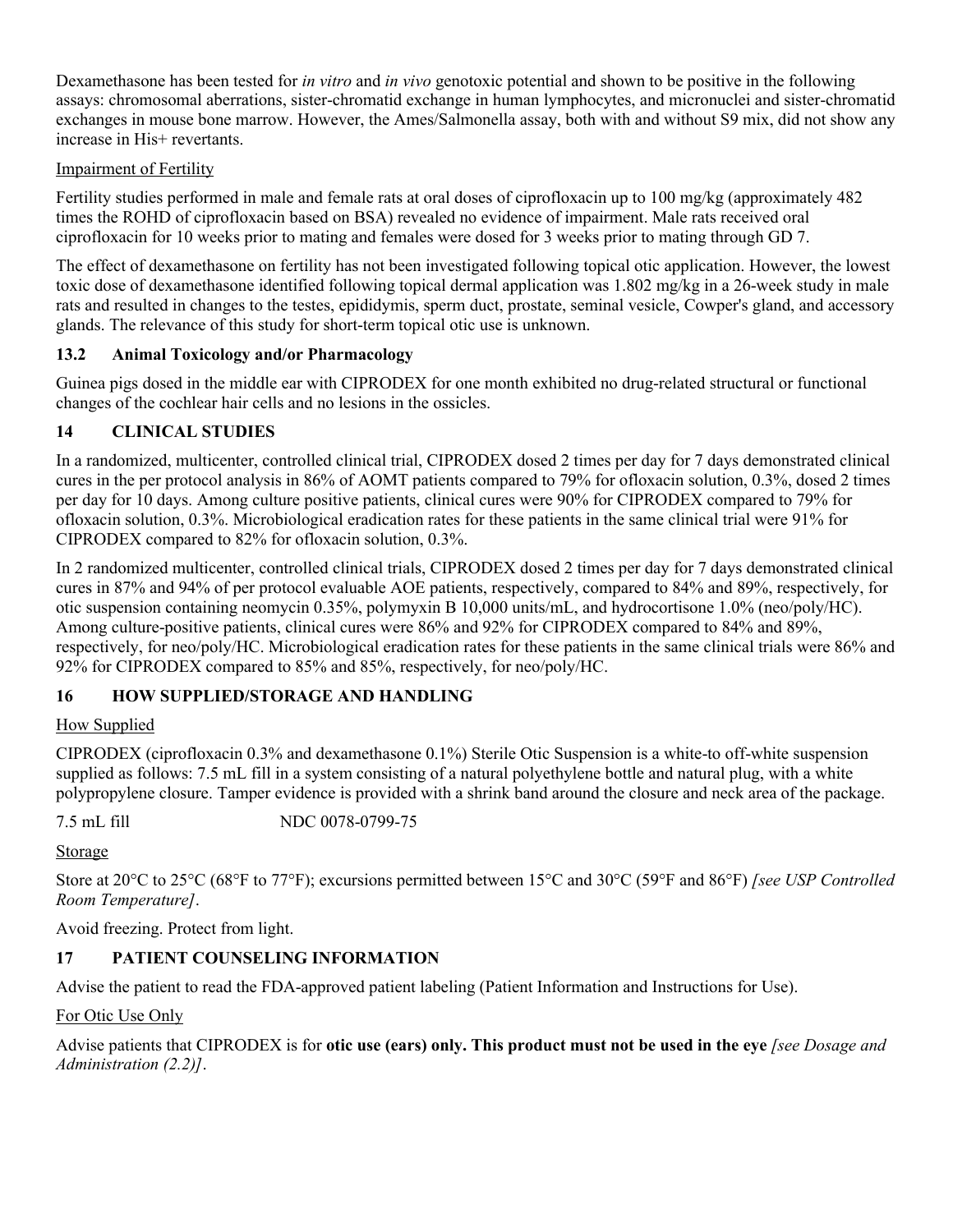## Administration Instructions

Instruct patients to warm the bottle in their hand for one to two minutes prior to use and shake well immediately before using *[see Dosage and Administration (2.1, 2.2)]*.

### Allergic Reactions

Advise patients to discontinue use immediately and contact their physician, if rash or allergic reaction occurs *[see Warnings and Precautions (5.1)]*.

## Avoid Contamination of the Product

Advise patients to avoid contaminating the tip with material from the ear, fingers, or other sources *[see Instructions for Use]*.

### Duration of Use

Advise patients that it is very important to use the eardrops for as long as their doctor has instructed, even if the symptoms improve *[see Patient Information]*.

### Protect from Light

Advise patients to protect the product from light *[see How Supplied/Storage and Handling (16)]*.

### Unused Product

Advise patients to discard unused portion after therapy is completed *[see Dosage and Administration (2.2)]*.

Distributed by: Novartis Pharmaceuticals Corporation East Hanover, New Jersey 07936

T2020-141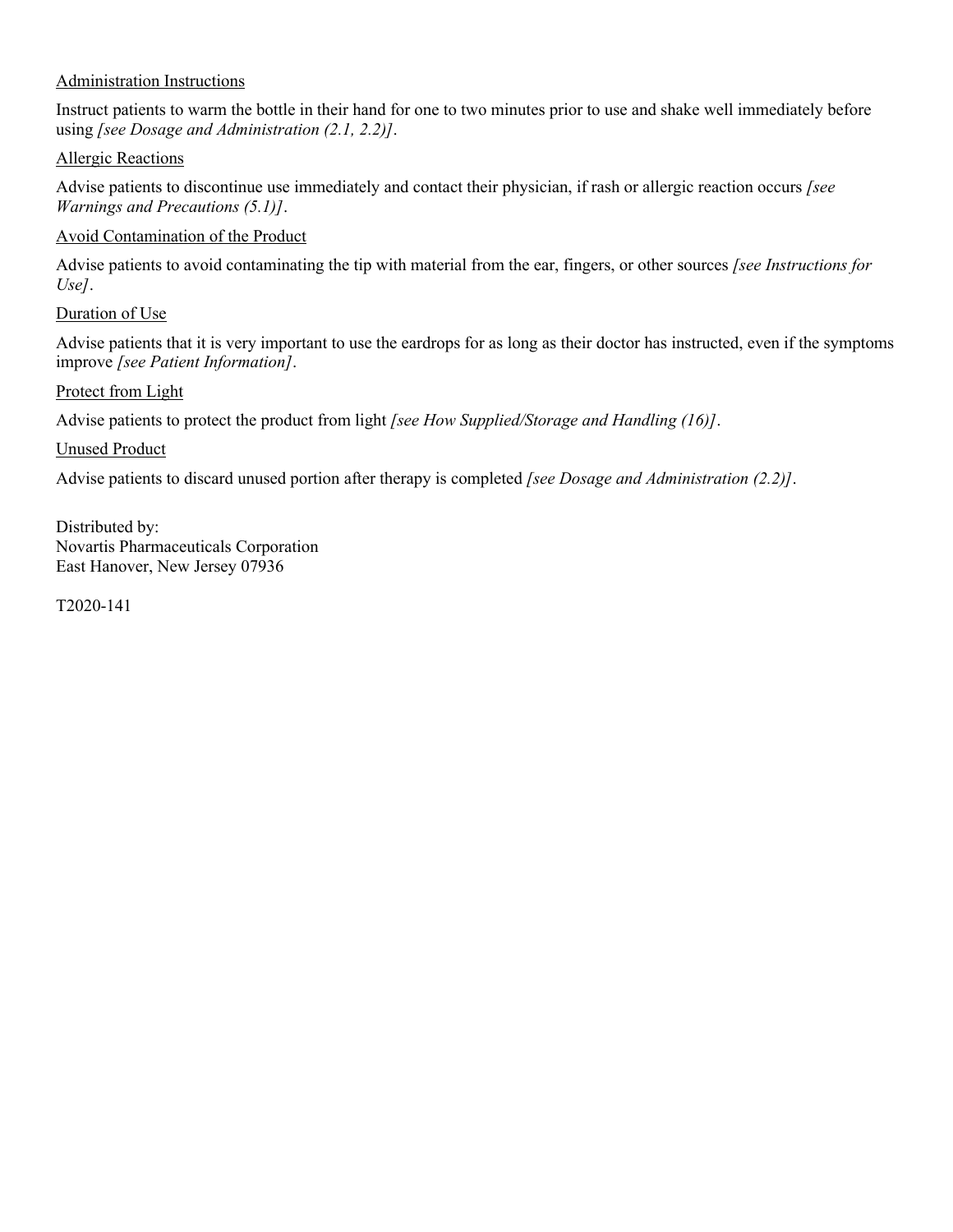#### **PATIENT INFORMATION CIPRODEX® (CI-PRO-DEX) (ciprofloxacin and dexamethasone) otic suspension**

### **What is CIPRODEX?**

CIPRODEX is a prescription medicine used in the ear only (otic use) that contains 2 medicines, a quinolone antibiotic medicine called ciprofloxacin and a corticosteroid medicine called dexamethasone. CIPRODEX is used in adults and children 6 months of age or older to treat certain types of infections caused by certain germs called bacteria. These bacterial infections include:

- middle ear infection (known as acute otitis media or AOM) in people who have a tube in their eardrum known as a tympanostomy to prevent having too much fluid in the middle ear
- outer ear canal infection (known as acute otitis externa or AOE)

It is not known if CIPRODEX is safe and effective in children under 6 months of age.

#### **Who should not use CIPRODEX?**

#### **Do not use CIPRODEX if you:**

- are allergic to ciprofloxacin, quinolones, or any of the ingredients in CIPRODEX. See the end of this Patient Information leaflet for a complete list of ingredients in CIPRODEX.
- have an outer ear canal infection caused by certain viruses, including the herpes simplex virus.
- have an ear infection caused by a fungus.

#### **What should I tell my doctor before using CIPRODEX?**

#### **Before using CIPRODEX, tell your doctor about all of your medical conditions, including if you:**

- are pregnant or plan to become pregnant. It is not known if CIPRODEX will harm your unborn baby.
- are breastfeeding or plan to breastfeed. It is not known if CIPRODEX passes into your breast milk. Talk to your doctor about the best way to feed your baby during treatment with CIPRODEX. Tell your doctor about all the medicines you take, including prescription and over-the-counter medicines, vitamins, and herbal supplements.

#### **How should I use CIPRODEX?**

- Read the detailed **Instructions for Use** that come with CIPRODEX.
- Use CIPRODEX exactly as your doctor tells you to.
- **CIPRODEX is for use in the ear only (otic use)**. **Do not use CIPRODEX in the eye or inject CIPRODEX**.
- Apply 4 drops of CIPRODEX into the affected ear 2 times a day for 7 days.
- **Do not** stop using CIPRODEX unless your doctor tells you to, even if your symptoms improve.

If your symptoms do not improve after 7 days of treatment with CIPRODEX, call your doctor.

- Call your doctor right away if:
	- $\circ$  you have fluid that continues to drain from your ear (otorrhea) after you have finished your treatment with CIPRODEX
	- you have fluid that drains from your ear 2 or more times within 6 months after you stop treatment with CIPRODEX

#### **What are the possible side effects of CIPRODEX?**

# **CIPRODEX may cause serious side effects, including:**

 **allergic reactions**. Stop using CIPRODEX and call your doctor or go to the nearest emergency room if you have any of the following signs or symptoms of an allergic reaction:

o hives (urticaria)

- o trouble breathing
- o swelling of your face, lips, mouth, or tongue
- o dizziness, fast heartbeat, or pounding in your chest

o rash o itching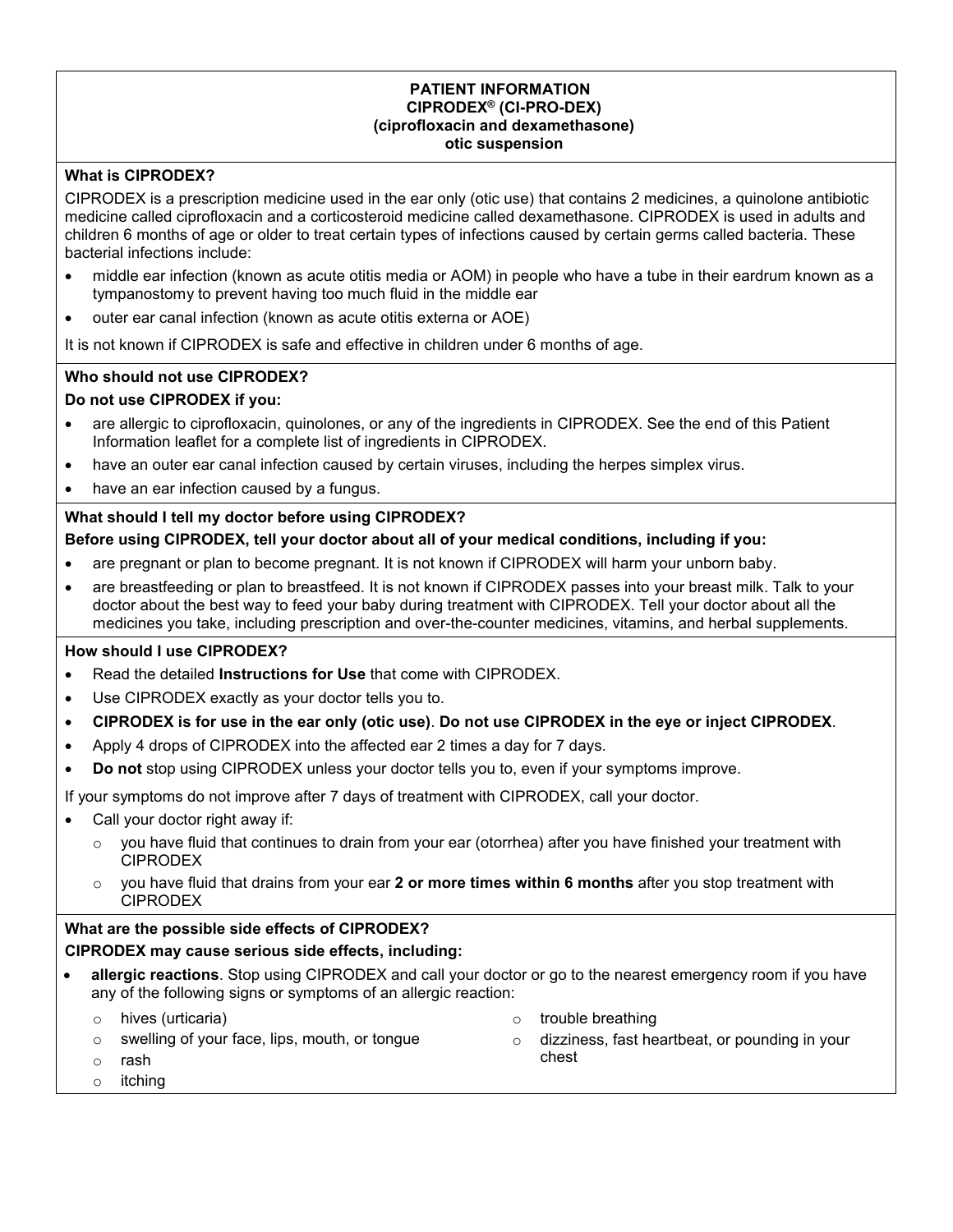#### **The most common side effects of CIPRODEX include:**

- ear discomfort
- ear pain
- ear itching (pruritus)

These are not all the possible side effects of CIPRODEX. Call your doctor for medical advice about side effects. You may report side effects to FDA at 1-800-FDA-1088.

#### **How should I store CIPRODEX?**

- Store CIPRODEX at room temperature between 68°F to 77°F (20°C to 25°C).
- Do not freeze CIPRODEX.
- Keep CIPRODEX out of light.

#### **Keep CIPRODEX and all medicines out of the reach of children.**

#### **General information about the safe and effective use of CIPRODEX.**

Medicines are sometimes prescribed for purposes other than those listed in a Patient Information leaflet. **Do not use CIPRODEX for a condition for which it was not prescribed.** Do not give CIPRODEX to other people, even if they have the same symptoms that you have. It may harm them. You can ask your pharmacist or doctor for information about CIPRODEX that is written for health professionals.

#### **What are the ingredients in CIPRODEX?**

**Active ingredients:** ciprofloxacin hydrochloride, dexamethasone, and benzalkonium chloride as a preservative

**Inactive ingredients:** acetic acid, boric acid, edetate disodium, hydroxyethyl cellulose, purified water, sodium acetate, sodium chloride, and tyloxapol. Sodium hydroxide or hydrochloric acid may be added for adjustment of pH.

Distributed by: Novartis Pharmaceuticals Corporation East Hanover, New Jersey 07936

© Novartis

This Patient Information has been approved by the U.S. Food and Drug Administration. This Proven by the U.S. Food and Drug Administration.

T2020-142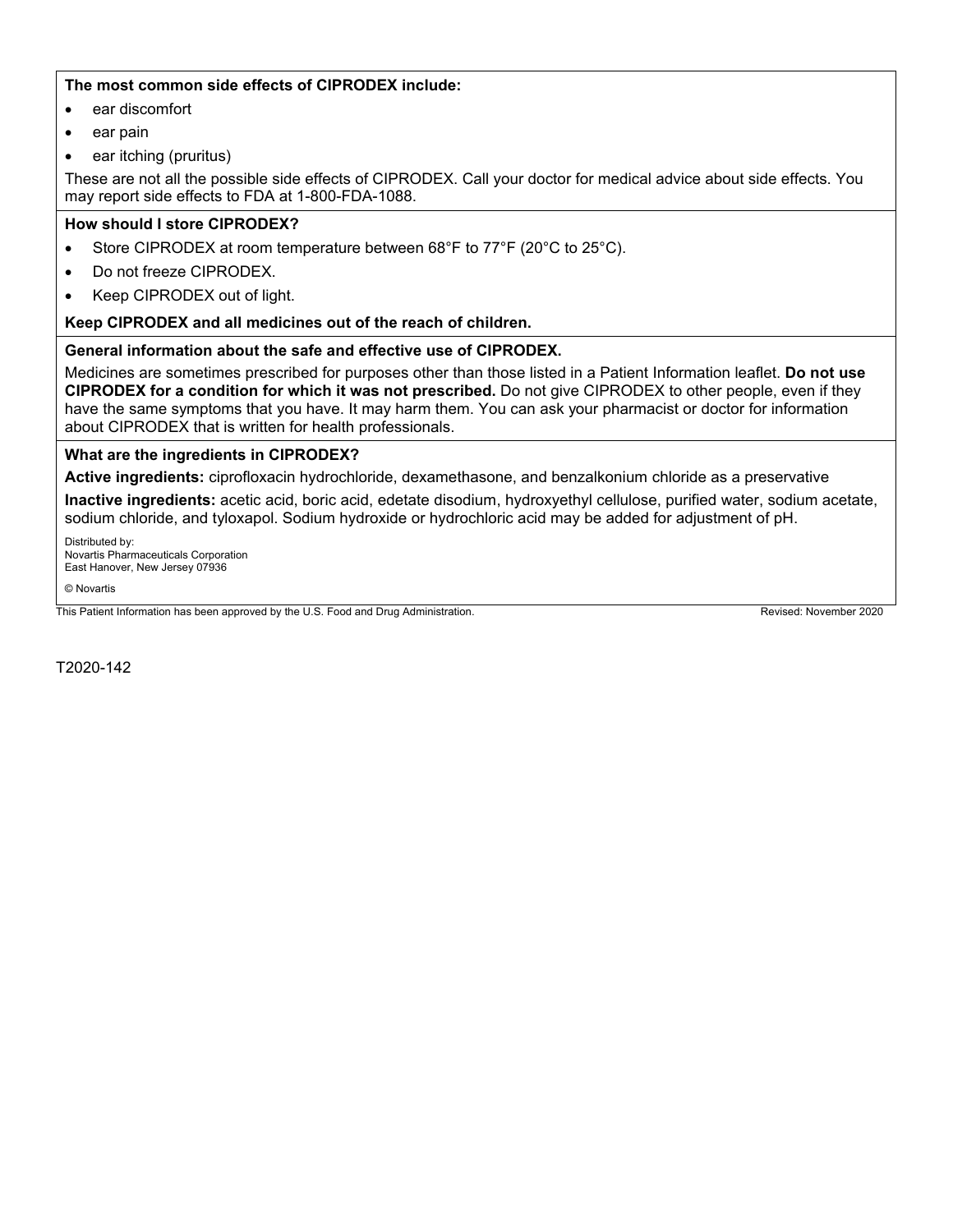#### **INSTRUCTIONS FOR USE CIPRODEX® (CI-PRO-DEX) (ciprofloxacin and dexamethasone) otic suspension**

#### **This "Instructions for Use" contains information on how to use CIPRODEX.**

#### **Important Information You Need to Know Before Using CIPRODEX.**

Read this Instructions for Use that comes with CIPRODEX before you start using it and each time you get a refill. There may be new information. This information does not take the place of talking with your doctor about your medical condition or treatment.

- **Use CIPRODEX exactly as your doctor tells you to use it.**
- **CIPRODEX is for use in the ear only (otic use)**. Do not inject CIPRODEX or use CIPRODEX in the eye.
- **Shake CIPRODEX well before each use**.
- **Do not touch your ear, fingers, or other surfaces with the tip of the CIPRODEX bottle**. You may get bacteria on the tip of the bottle that can cause you to get another infection.

#### **How should I use CIPRODEX?**

**Step 1.** Wash your hands with soap and water (see **Figure A**).

**Figure A**

**Step 2.** Warm the bottle of CIPRODEX by **rolling the bottle between your hands for 1 to 2 minutes** (see **Figure B**). Shake the bottle of CIPRODEX well.

**Figure B**



**Step 3.** Remove the CIPRODEX cap. Put the cap in a clean and dry area. **Do not** let the tip of the bottle touch your ear, fingers or other surfaces.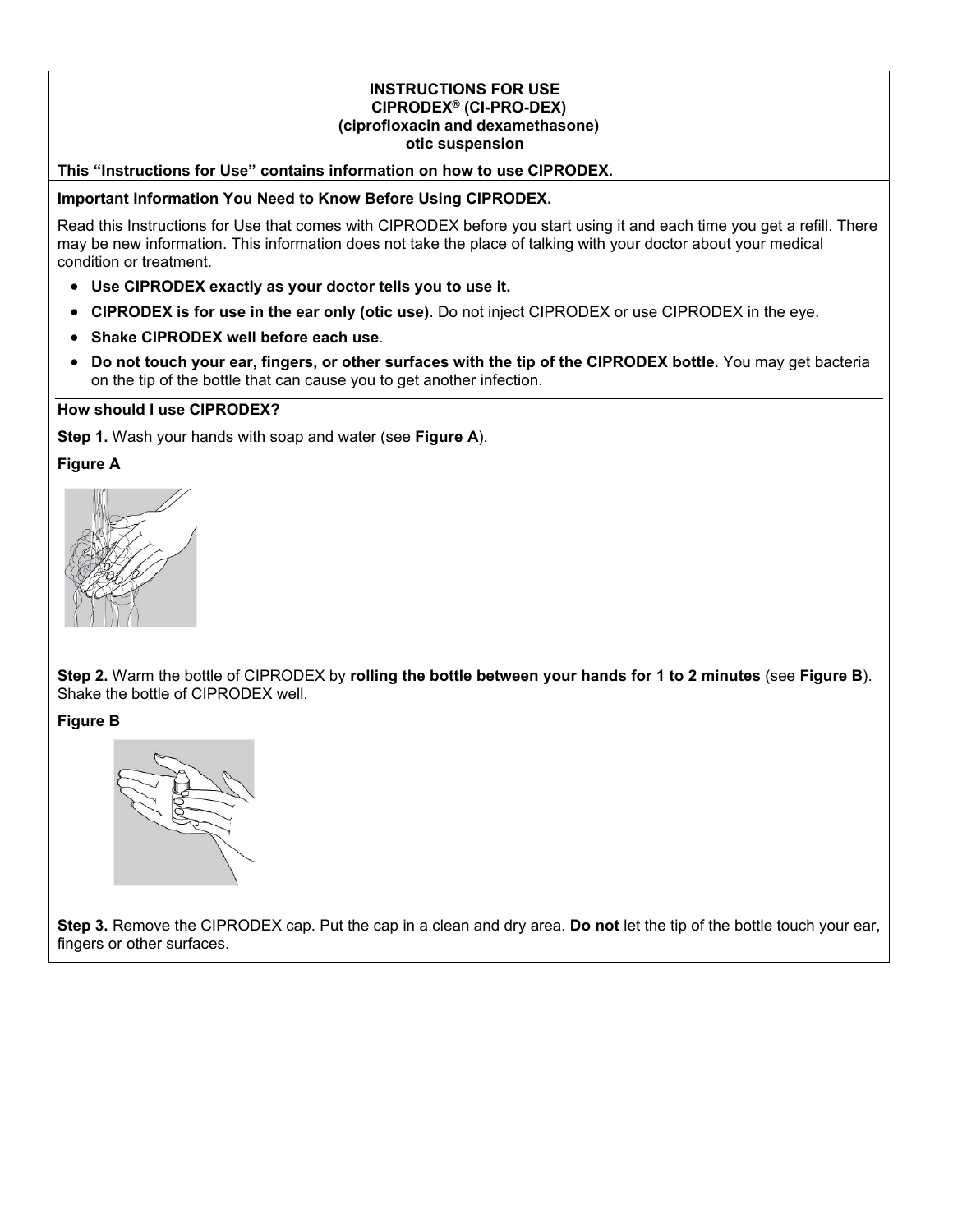**Step 4.** Lie down on your side so that the affected ear faces upward (see **Figure C**). **Figure C**



**Step 5.** Hold the bottle of CIPRODEX between your thumb and index finger (see **Figure D**). Place the tip of the bottle close to your ear. **Be careful not to touch your fingers or ear with the tip of the bottle**.

**Figure D**



**Step 6.** Gently squeeze the bottle and let 4 drops of CIPRODEX fall into the affected ear. If a drop misses your ear, follow the instructions in Step 5 again.

**Step 7. Stay on your side** with the affected ear facing upward (see **Figure C**). **It is important that you follow the instructions below for your specific ear infection**, to allow CIPRODEX to enter the affected part of your ear.

**Step 8.** If you use CIPRODEX to treat a **middle ear infection, and you have a tube** in your eardrum known as a **tympanostomy:**

- **Gently press the part of the ear known as the tragus** (see **Figure E**) **5 times** using a pumping motion (see **Figure E**). This will allow the drops of CIPRODEX to enter your middle ear.
- Remain on your side with the affected ear facing upward (see **Figure C**) for **1 minute**.

#### **Figure E**



If you use CIPRODEX to treat an **outer ear canal infection:**

- Gently pull the outer ear lobe upward and backward (see **Figure F**). This will allow the drops of CIPRODEX to enter your ear canal.
- Remain on your side with the affected ear facing upward (see **Figure C**) for **1 minute**.